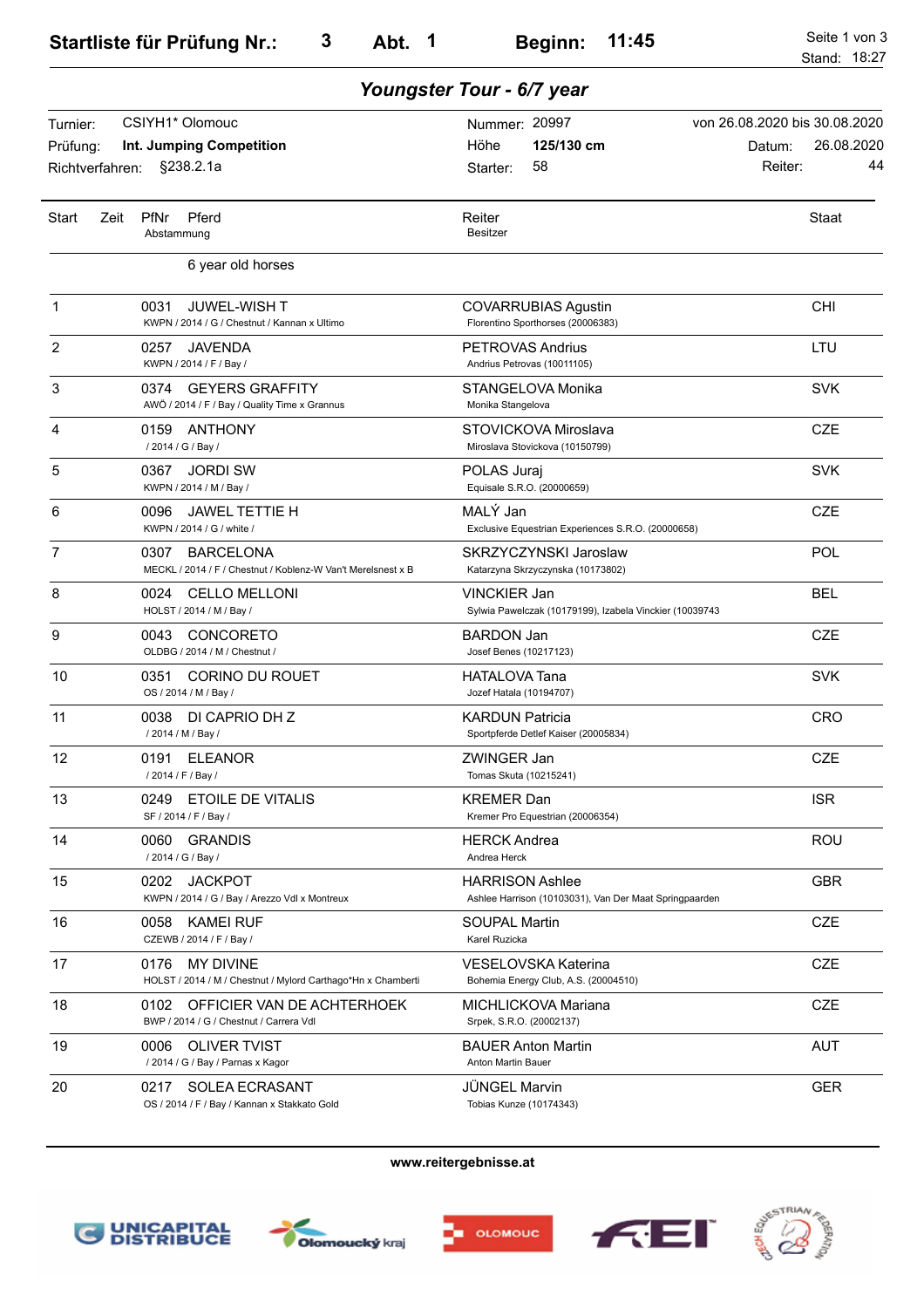|    | 3<br>Abt.<br>$\mathbf 1$<br><b>Startliste für Prüfung Nr.:</b>                                     | 11:45<br><b>Beginn:</b>                                                               | Seite 2 von 3<br>Stand: 18:27 |
|----|----------------------------------------------------------------------------------------------------|---------------------------------------------------------------------------------------|-------------------------------|
| 21 | ZIDANE 7<br>0021<br>HANN / 2014 / G / Bay / Zinedine x Quintender                                  | <b>RAISCH Matthias</b><br>Johanna Raisch                                              | <b>AUT</b>                    |
| 22 | KAVIAAR DELTA MOSSEL Z<br>0032<br>ZANG / 2014 / G / Chestnut / Kannan x Vigo D Arsouilles Stx      | <b>COVARRUBIAS Agustin</b><br>Christiaan Van De Plasse (10151099)                     | <b>CHI</b>                    |
| 23 | 0258<br><b>KENDIS</b><br>/ 2014 / G / Chestnut /                                                   | <b>PETROVAS Andrius</b><br>Andrius Petrovas (10011105)                                | LTU                           |
| 24 | OTTO AMB<br>0377<br>/ 2014 / G / Bay / Argon x No Limit                                            | STANGELOVA Monika<br><b>Anton Martin Bauer</b>                                        | <b>SVK</b>                    |
| 25 | 0160<br><b>JAYDEN</b><br>KWPN / 2014 / G / Bay / Kannan x Gelha's Vdl Emilion<br>7 year old horses | STOVICKOVA Miroslava<br>Vaclav Stovicek (10166265)                                    | <b>CZE</b>                    |
| 26 | <b>DROVER</b><br>0049<br>HANN / 2013 / M / Chestnut /                                              | <b>BIELIKOVA Nikola</b><br>Staj Mustang S.R.O. (20001025)                             | <b>CZE</b>                    |
| 27 | 0196<br><b>WKD LITTLE STAR</b><br>ISH / 2013 / G / Bay / Quick Star                                | <b>EL DAHAN Sameh</b><br>Sycamore Horse Farm (20002835)                               | EGY                           |
| 28 | 0074<br><b>CHASANDRO BOY</b><br>HANN / 2013 / M / Bay / Chacco-Blue x Sandro Boy                   | <b>HENTSEL Marek</b><br>Hana Polednikova (10169603)                                   | <b>CZE</b>                    |
| 29 | <b>VENEZIA POLT</b><br>0088<br>BAD-WÜ / 2013 / F / Bay /                                           | <b>KLUS Marek</b><br>Polet S.R.O. (20004335)                                          | <b>CZE</b>                    |
| 30 | <b>TAKO DILAIT</b><br>0254<br>LWB / 2013 / G / Bay / Tailormade Diarado's Boy x Lev                | <b>NERETNIEKS Kristaps</b><br>Kristaps Neretnieks (10040081), Raimonds Rukeris (10171 | LAT                           |
| 31 | 0205<br>NEWBERRY CLEVERLEAF<br>CH / 2013 / G / Bay / Non Stop x Gold De Becourt                    | SMITH Jason<br>Maria Traber (10129803)                                                | <b>GBR</b>                    |
| 32 | H.S. MONT BLANC<br>0170<br>/ 2013 / G / Chestnut /                                                 | <b>TOMANOVA Katerina</b><br>Xaverov A.S. (20001741)                                   | <b>CZE</b>                    |
| 33 | <b>BALOUNET</b><br>0260<br>OS / 2013 / G / Chestnut /                                              | <b>ZALOZNIK Luka</b><br>Uroš Jordan (10064894)                                        | <b>MKD</b>                    |
| 34 | <b>CALOX</b><br>0162<br>HANN / 2013 / M / Bay / Cador 5 x Lordanos                                 | STRNADLOVÁ Lucie<br>Staj Mustang S.R.O. (20001025)                                    | <b>CZE</b>                    |
| 35 | CASPARINO<br>0068<br>HOLST / 2013 / G / white / Colman x Almoretto                                 | <b>HELD Anna</b><br>Anna Held (10142134)                                              | <b>CZE</b>                    |
| 36 | <b>CASSIOPEIA</b><br>0315<br>HOLST / 2013 / M / Bay / Casall x San Patrignano Corrad               | <b>WECHTA Maksymilian</b><br>Wechta Inwestycje Sp. Z O.O. (20001023)                  | <b>POL</b>                    |
| 37 | <b>CHILLI TANGELINA</b><br>0002<br>/ 2013 / F / Chestnut / Tangelo Van De Zuuthoeve x Lur          | <b>BABANITZ Bianca</b><br>Margaretha Flaggl                                           | <b>AUT</b>                    |
| 38 | COLIN <sub>Z</sub><br>0120<br>ZANG / 2013 / G / WHITE /                                            | <b>OPATRNY Ales</b><br>Vaclav Opatrný                                                 | CZE                           |
| 39 | <b>COPIN'S BOY</b><br>0137<br>OS / 2013 / G / Bay / Hh Copin Van De Broy x Levisto                 | PORTYCHOVA Linda<br>Guido Jun. Klatte (10043233), Maurice Tebbel (10025845),          | CZE                           |
| 40 | 0345<br><b>COQUIMBO</b><br>OS / 2013 / G / Bay / Loro Piana Filou De Muze x Cha                    | <b>CIBERE Radovan</b><br>Barbora Valstynova (10139560)                                | <b>SVK</b>                    |
| 41 | 0156<br>DAKTARI DE LA POMME<br>/ 2013 / M / Bay /                                                  | STETINA Jan<br>Josef Schneider (10167797)                                             | CZE                           |
| 42 | <b>GRETA SW</b><br>0072<br>BAVAR / 2013 / F / Darkbay / Que Amor Sb x Garantie                     | HELEBRANTOVA Anna<br>Laura Helebrantova (10178348)                                    | CZE                           |
| 43 | HEUREUSE NOUVELLE WH<br>0371<br>/ 2013 / F / Bay /                                                 | SILLO Radovan<br>Belam S.R.O. (20002545)                                              | <b>SVK</b>                    |
| 44 | <b>IBIZAD</b><br>0107<br>KWPN / 2013 / G / Chestnut /                                              | <b>MOTYGIN Sergei</b><br>Vladimir Malak (10065529)                                    | <b>CZE</b>                    |

**www.reitergebnisse.at**